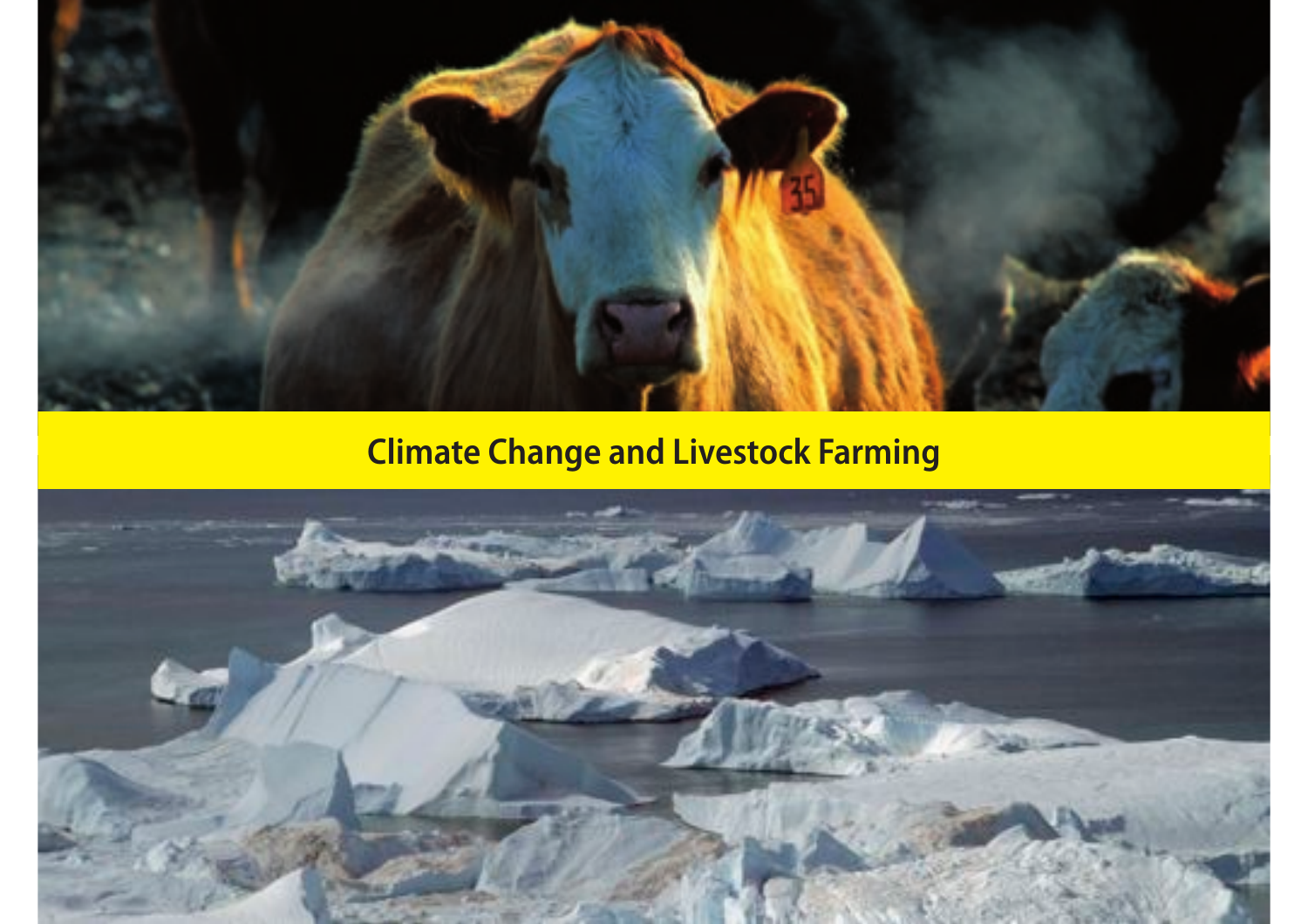

### **A third of all life on the planet has gone extinct in recent years**

At the current rate of plant and species extinction, within just 15 years over 70% of all life on the planet will have been wiped off the face of the Earth.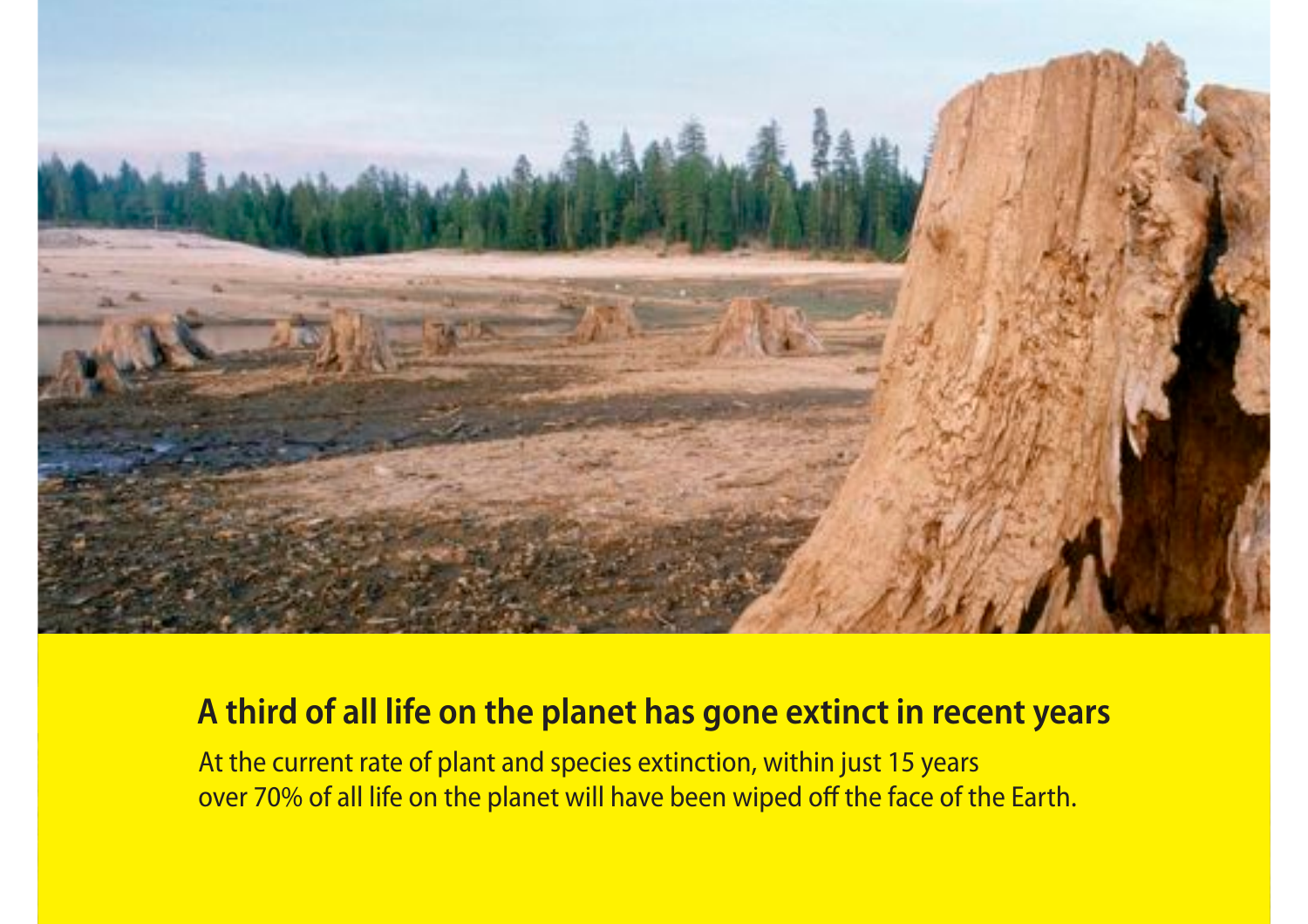

**"I've received a number of emails from people that I respect, saying that the 18% figure is an underestimate, it's a low estimate and in actual fact it's much higher.''**

Dr. Rajendra Pachauri - Head of the UN's IPCC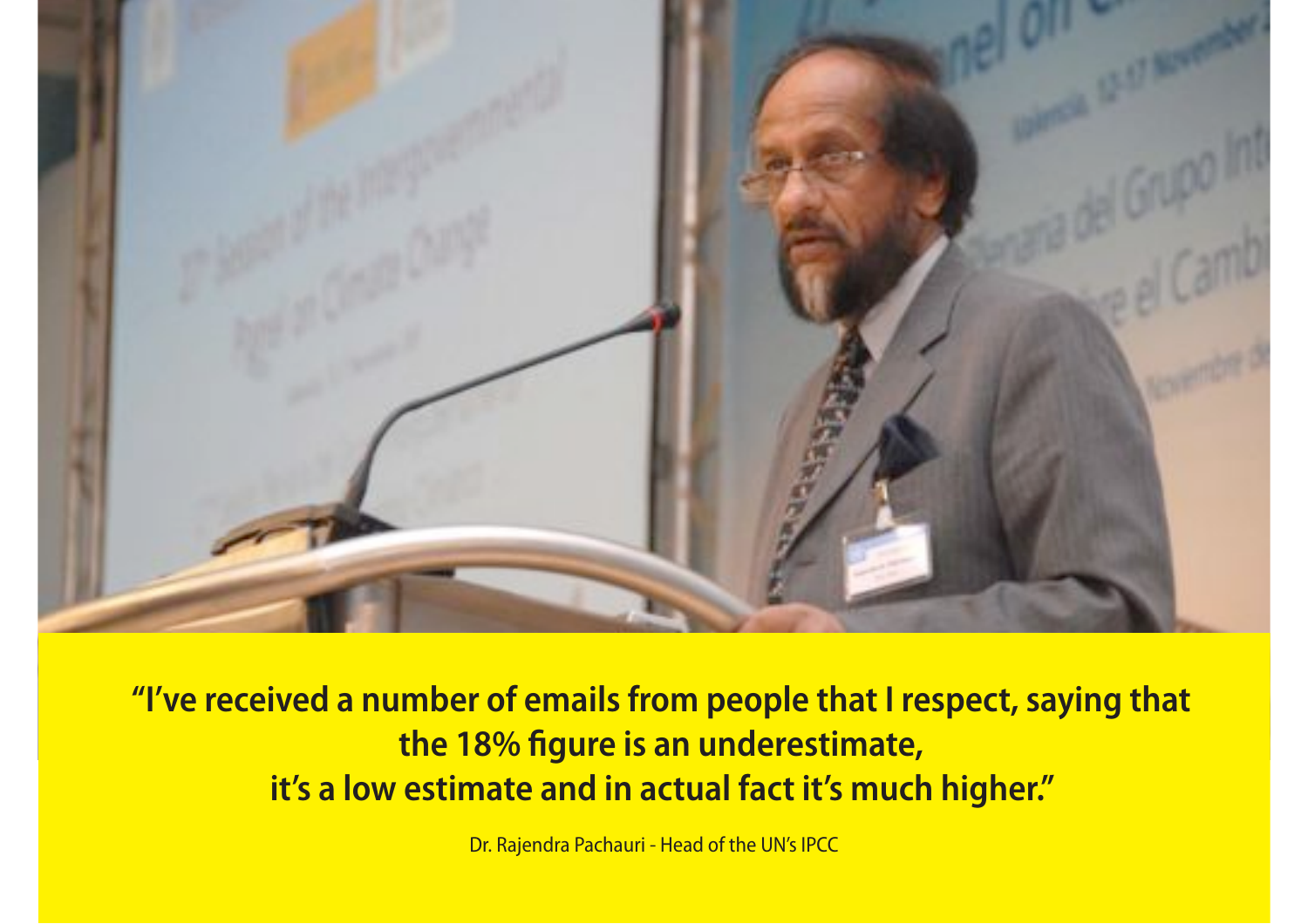

# **"At least half of the greenhouse gases, maybe considerably more, are due to livestock production."**

Dr. T. Colin Campbell - Cornell University, USA Author of the largest scientific study in the world 'The China Study'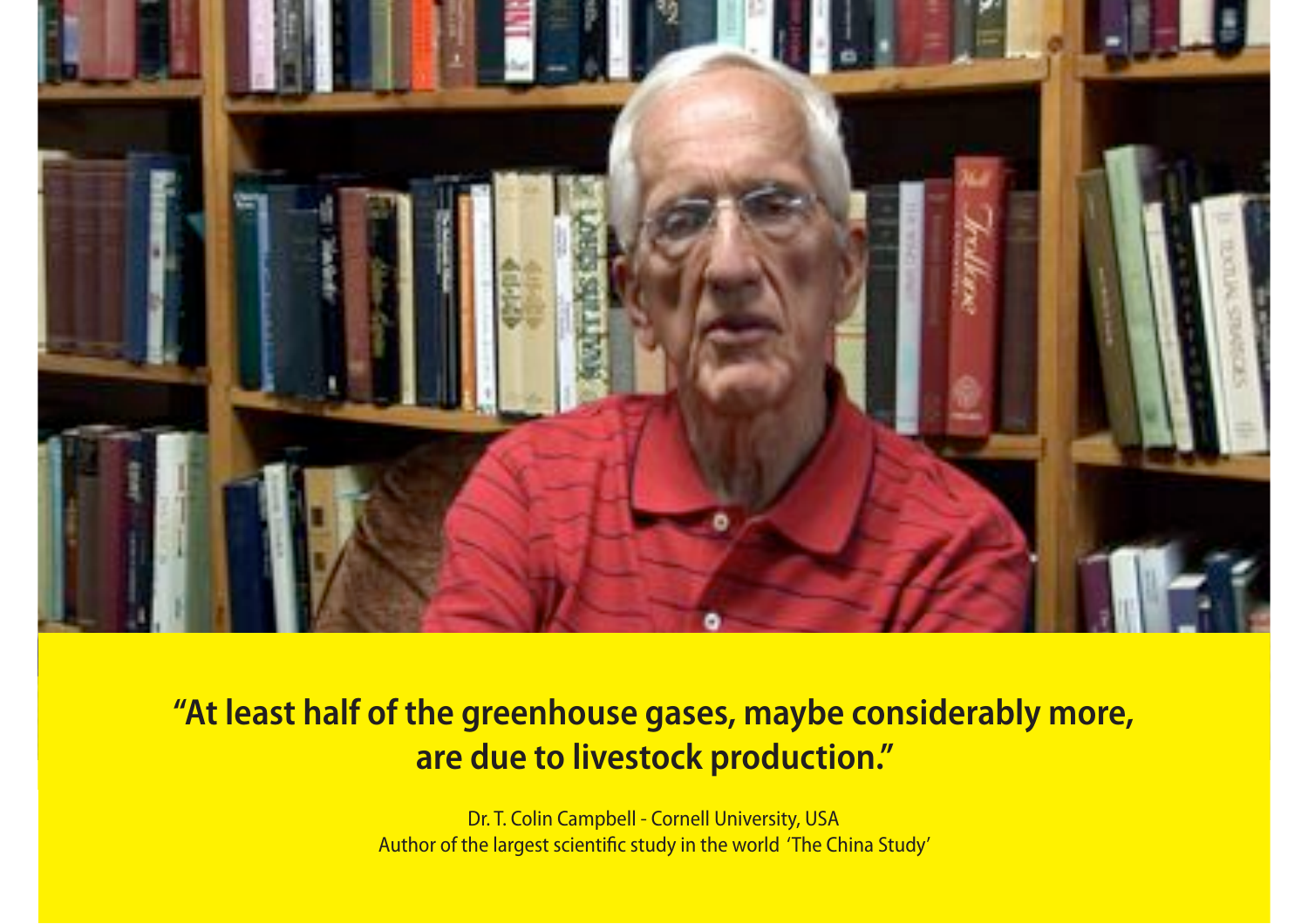

**"Livestock farming is the most significant contributor to today's most serious environmental problems. URGENT ACTION is required to remedy the situation."**

FAO, United Nations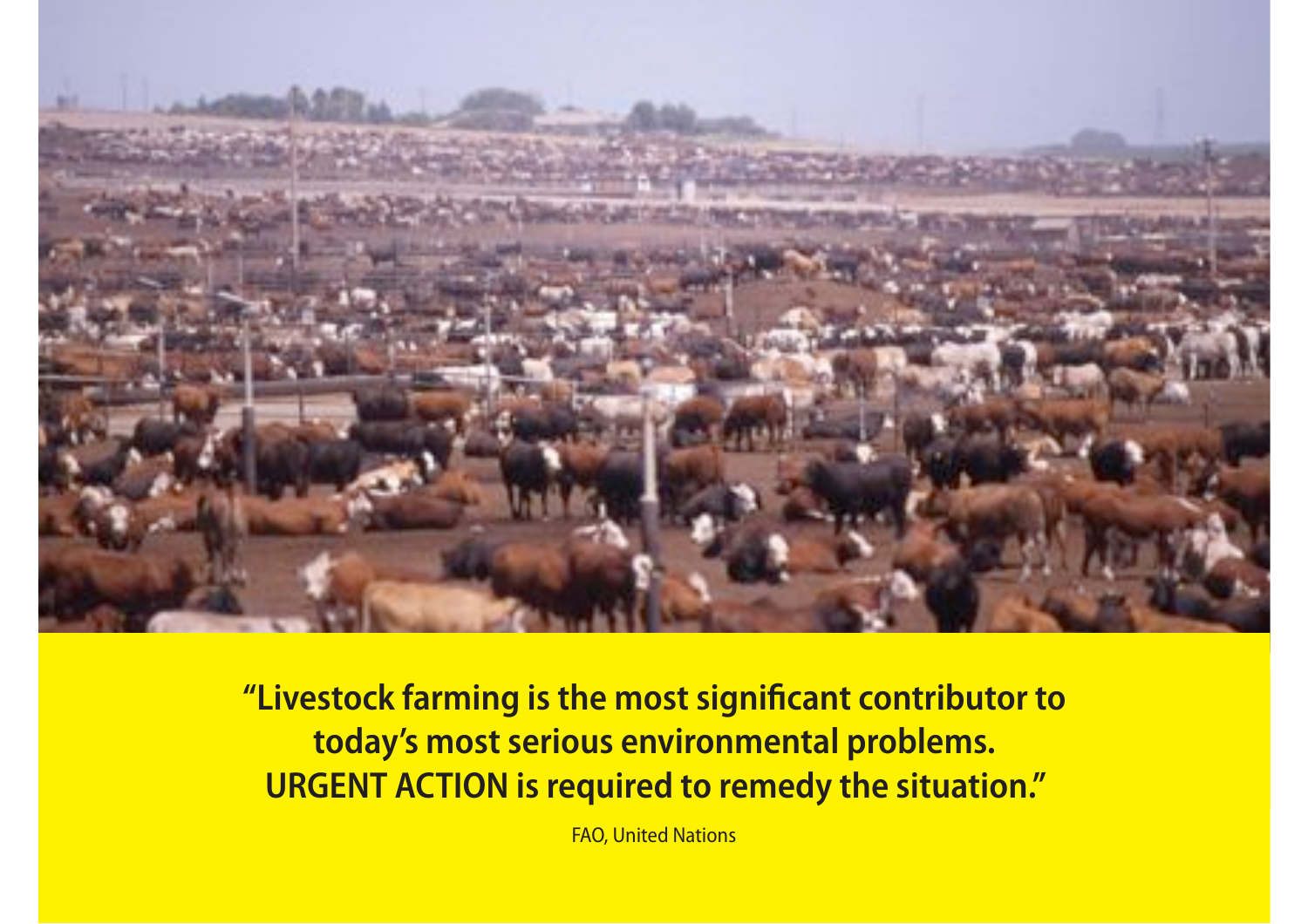

**"If everyone in the UK abstained from eating meat for 1 day a week over a year, this would save 13 megatons CO**2 **of greenhouse gas emissions. This would result in greater carbon savings than taking 5 million cars off the road in the UK. "**

> From the Institute for Environmental Studies (IVM), VU University, Amsterdam, the Netherlands and HM Government's UK Climate Change programme 2006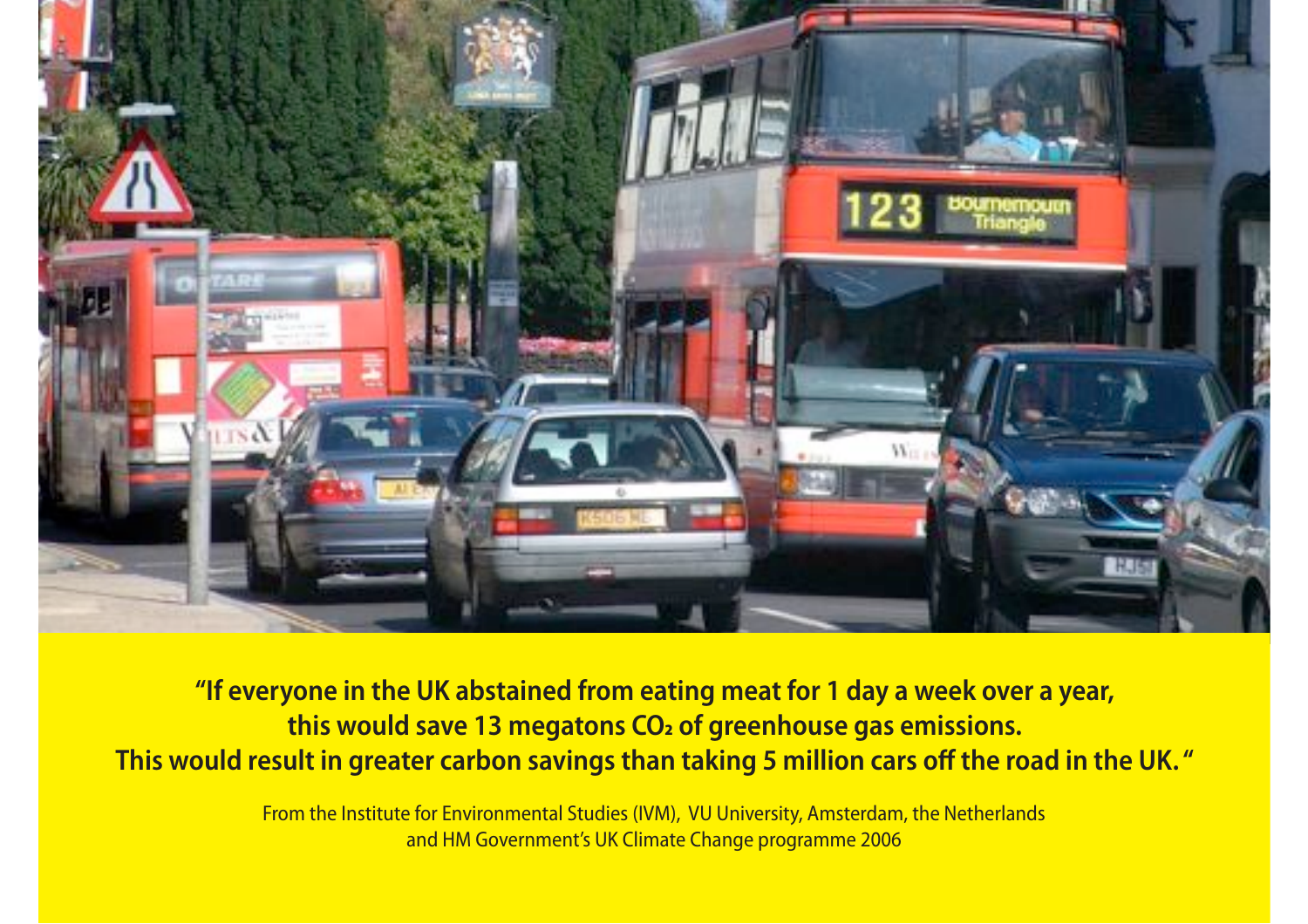

**"If everyone in the UK did not eat meat for 2 days a week over a year, they would save 26 megatons CO**2 **of greenhouse gas emissions. This would save the equivalent of almost 73 million return flights from London to Ibiza. "**

> From the Institute for Environmental Studies (IVM), VU University, Amsterdam, the Netherlands and HM Government's UK Climate Change programme 2006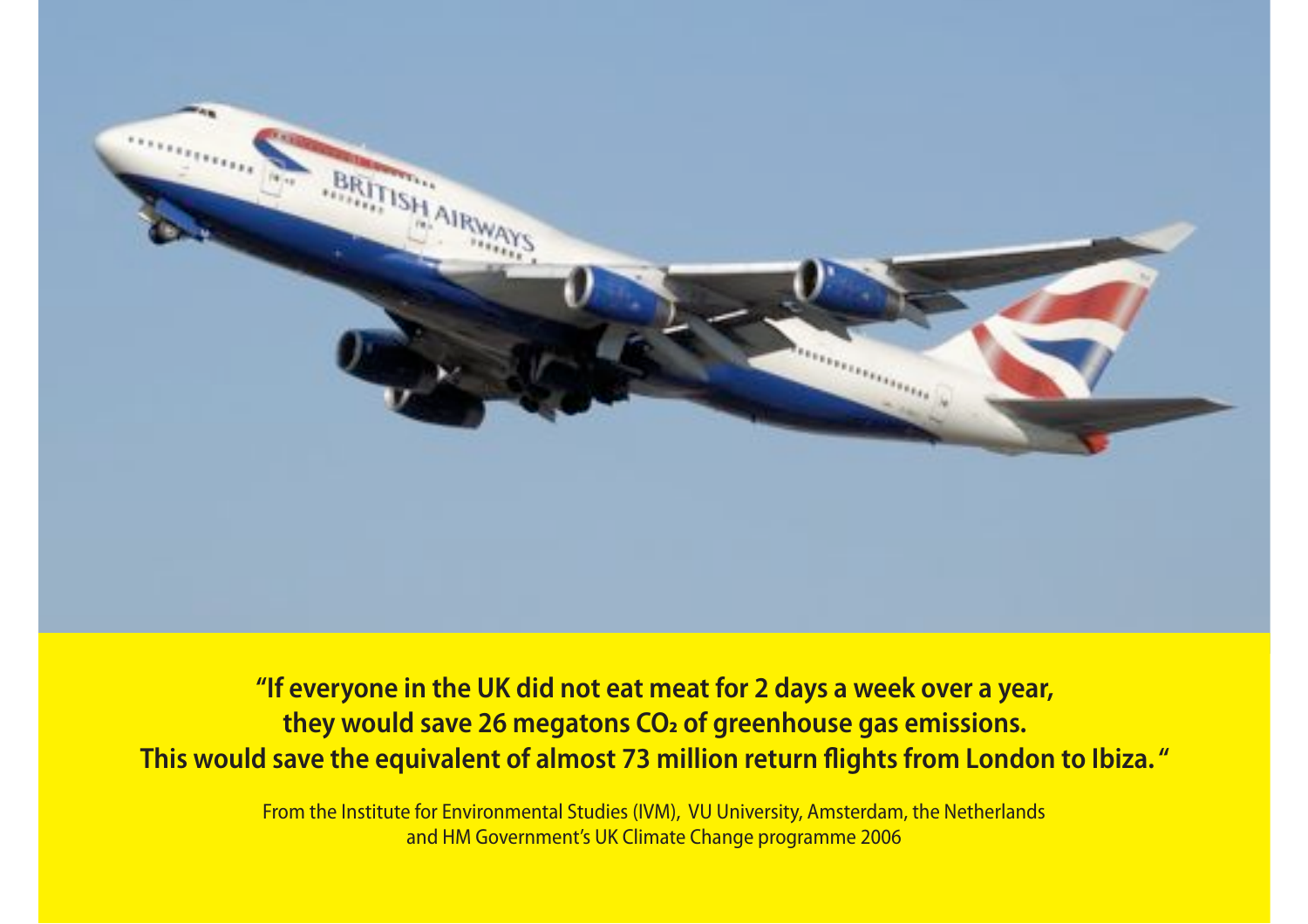

**"If everyone in the UK ate no meat for 3 days a week over a year, they would save 39 megatons CO**2 **of greenhouse gas emissions. This would save more greenhouse gas emissions than specified in the goals set by the British government, for reducing household emissions by the year 2020. "**

> From the Institute for Environmental Studies (IVM), VU University, Amsterdam, the Netherlands and HM Government's UK Climate Change programme 2006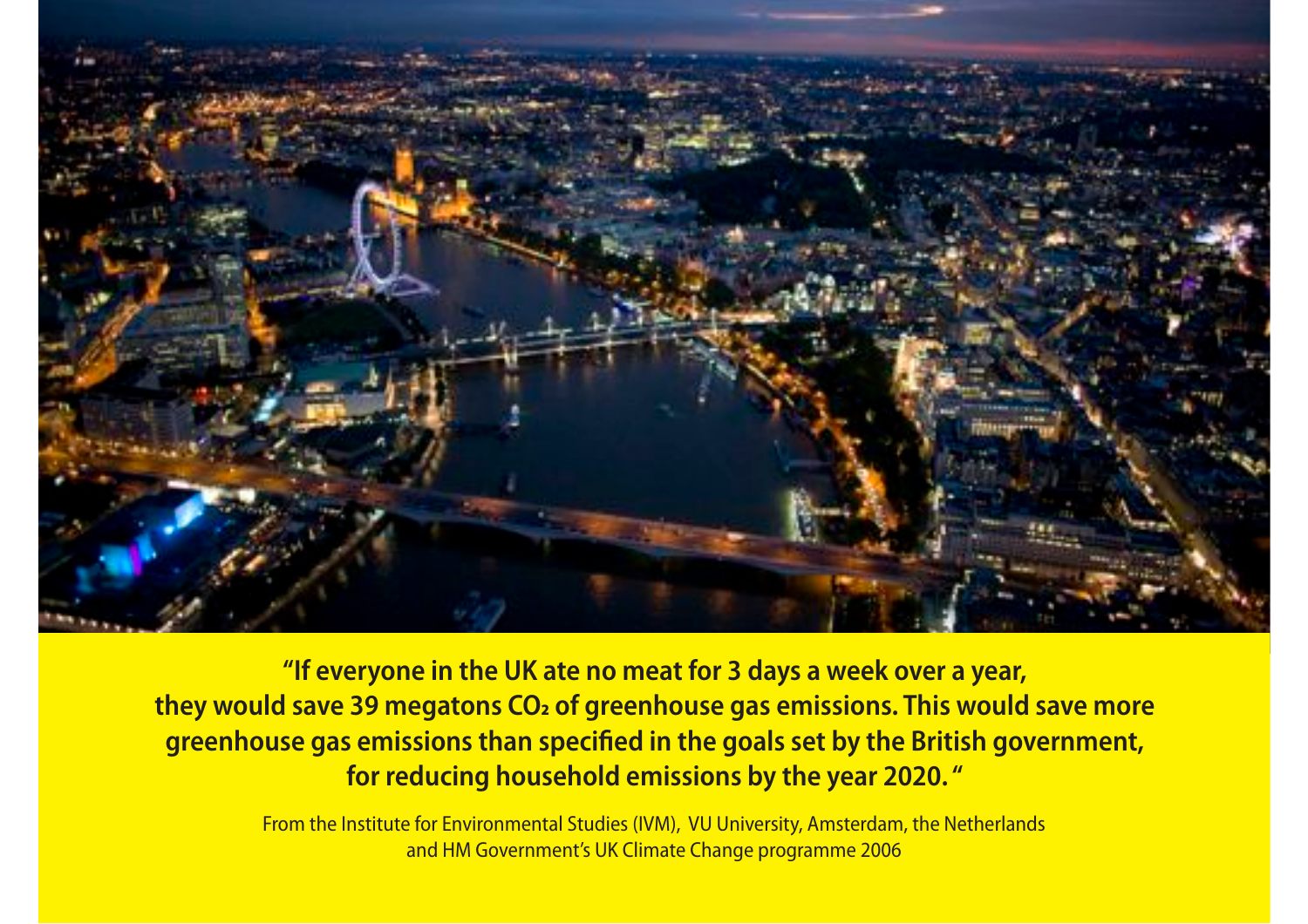

## **70% of formerly forested land in the Amazon, and 91% of land deforested since 1970, is used for livestock pasture.**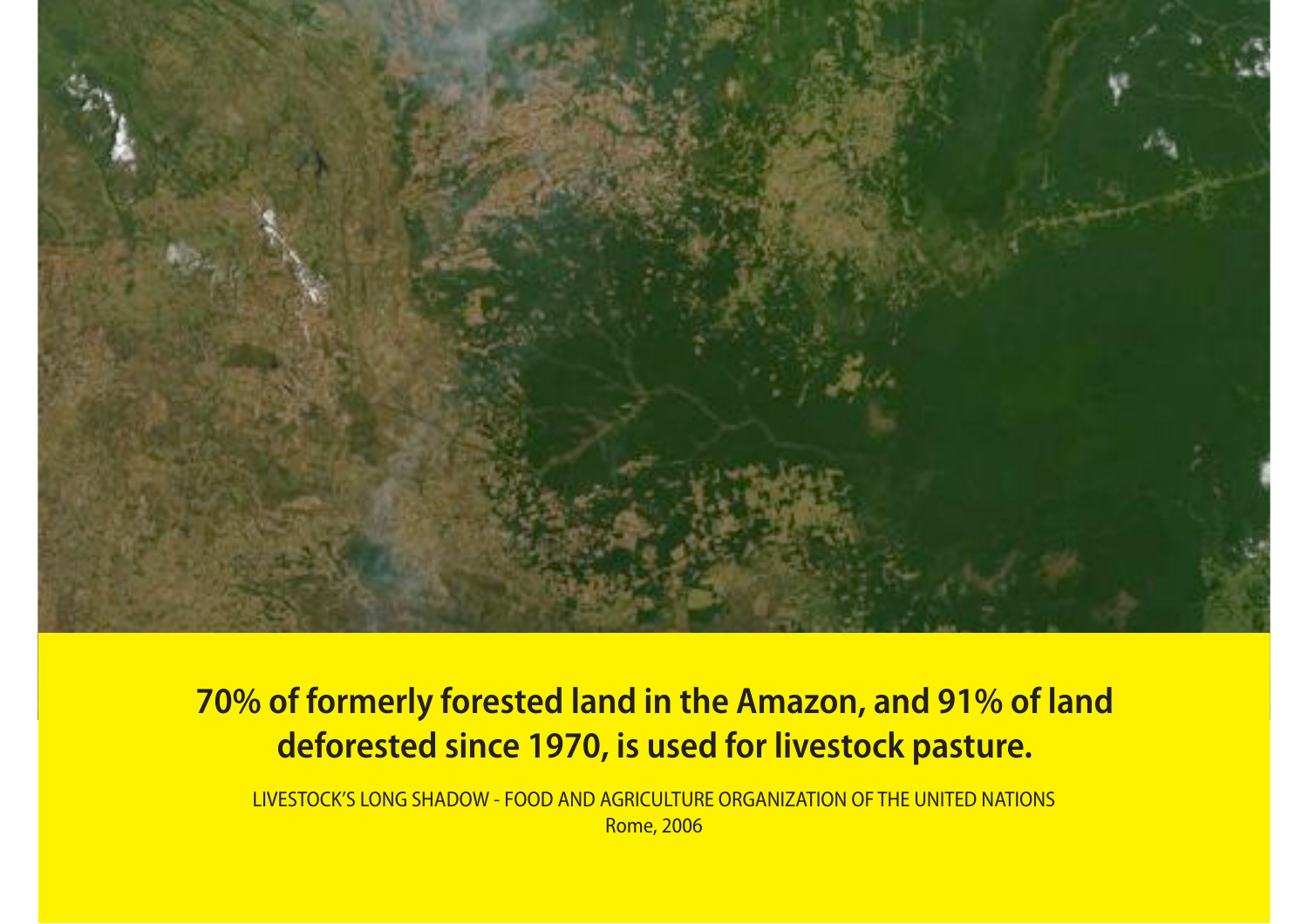

#### **Every second, rainforest roughly the size of a football field is cut down to produce just 257 hamburgers**

**24 hours of deforestation releases the same amount of CO**2 **into the atmosphere as 24 million people do flying from London to New York**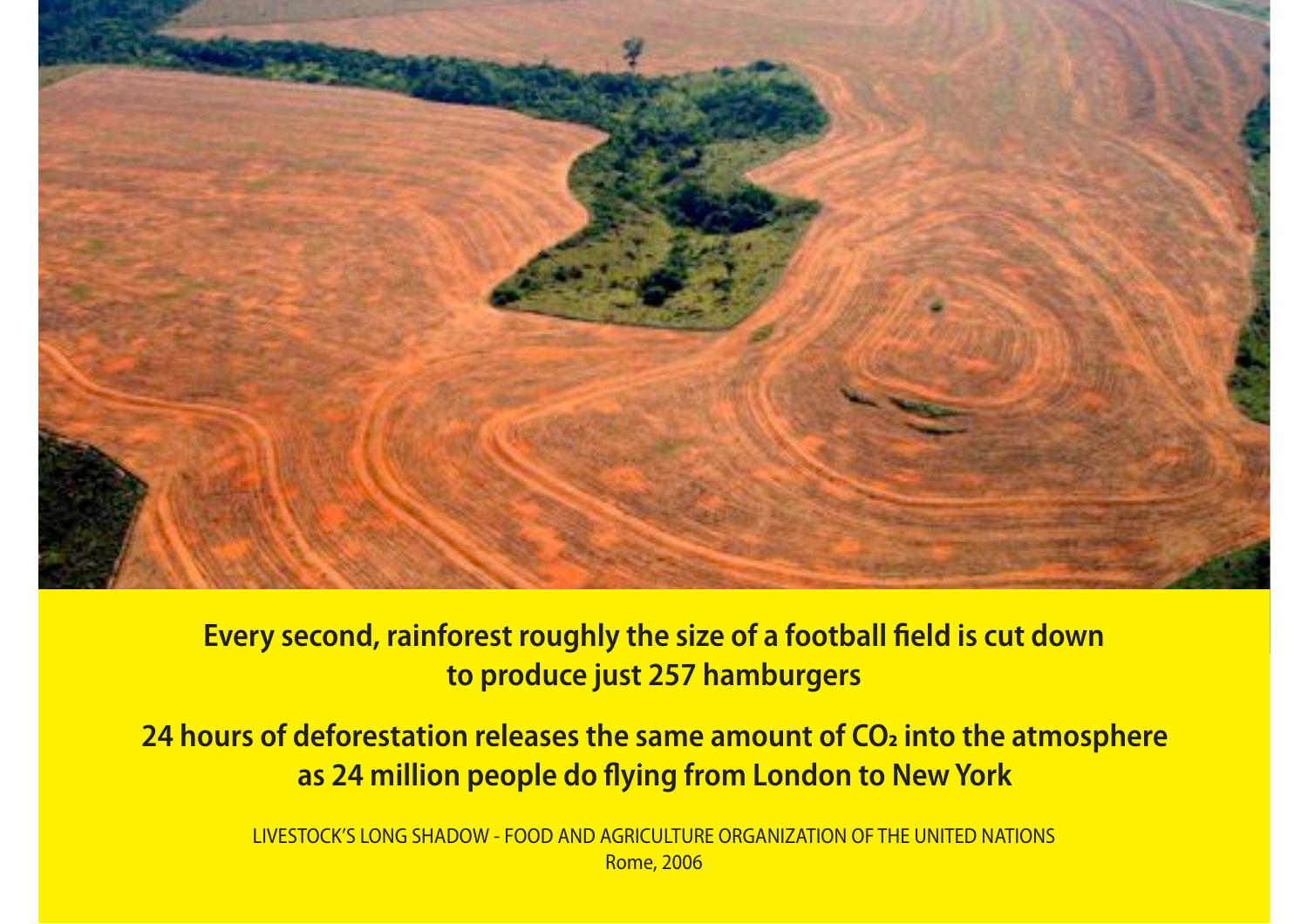

### **Meat eating is the largest single cause of water pollution**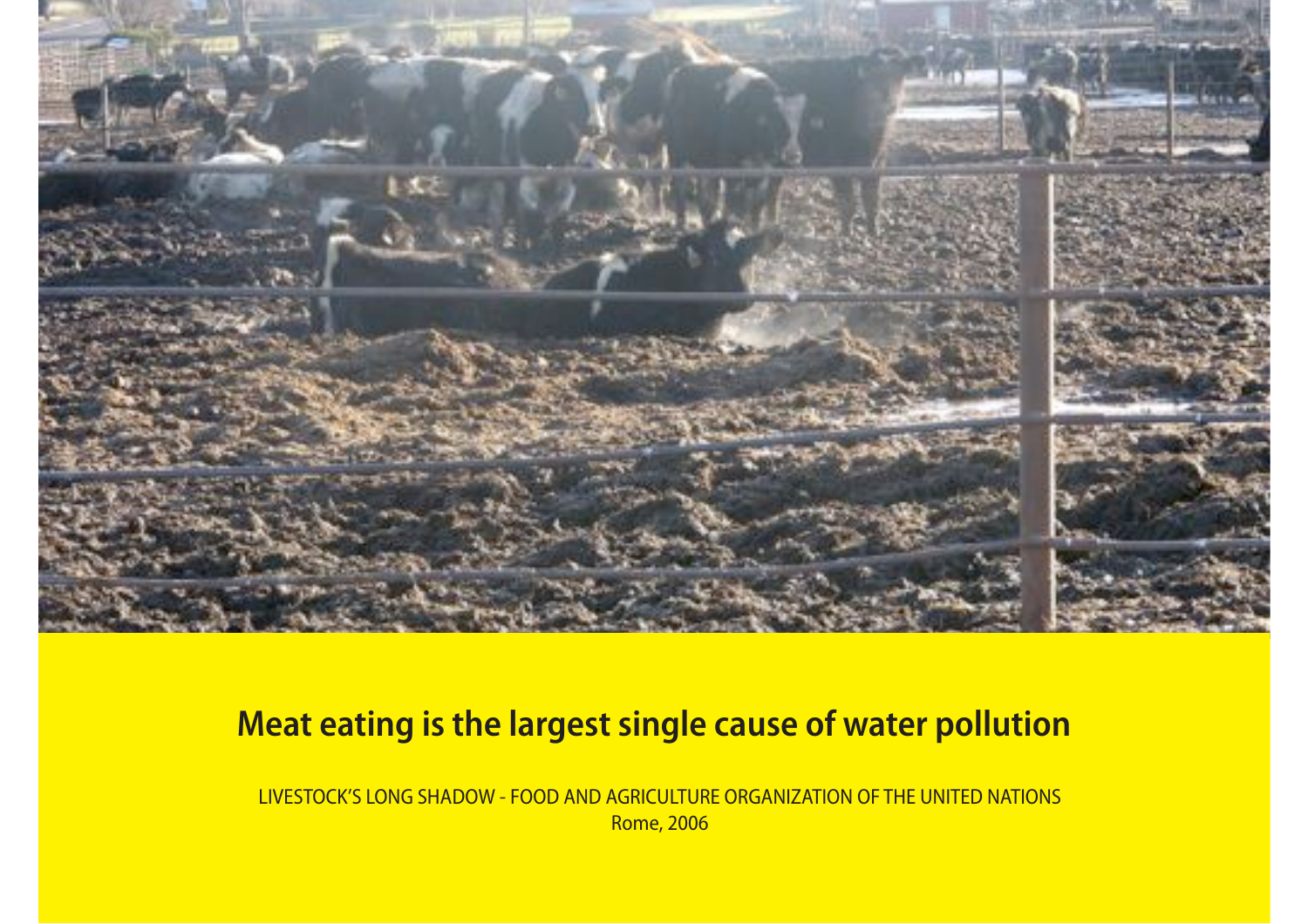

**Nitrous Oxide - the gas released from both the 5.5 billion tons of worldwide annual cow and pig waste, and from the millions of tons of fertilizer used in the Amazon to grow animal feed, is 295 times more potent a greenhouse gas than CO**2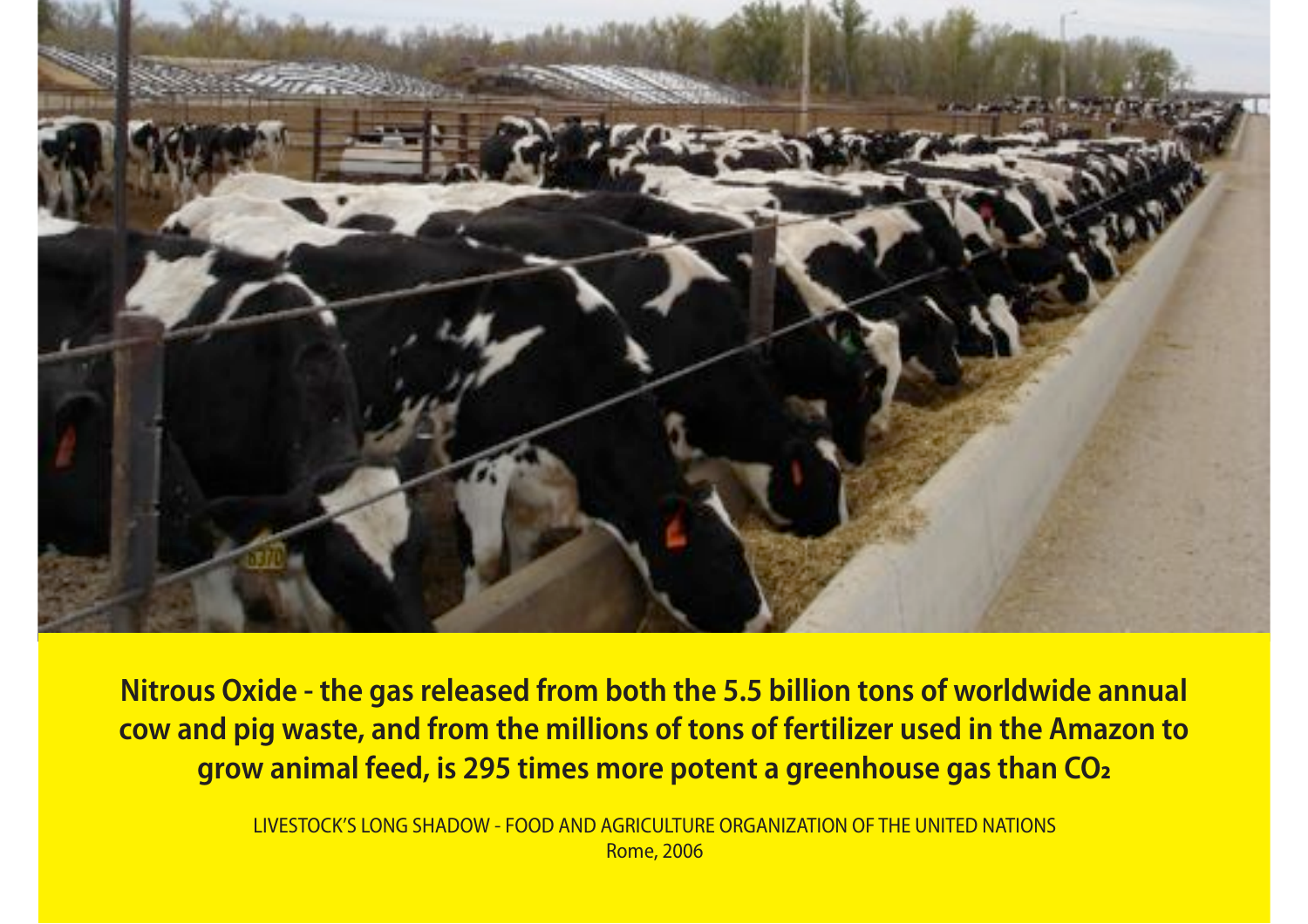

**One average-sized European cow releases enough methane in a year to be the equivalent of a family-sized car driving 70,000 km**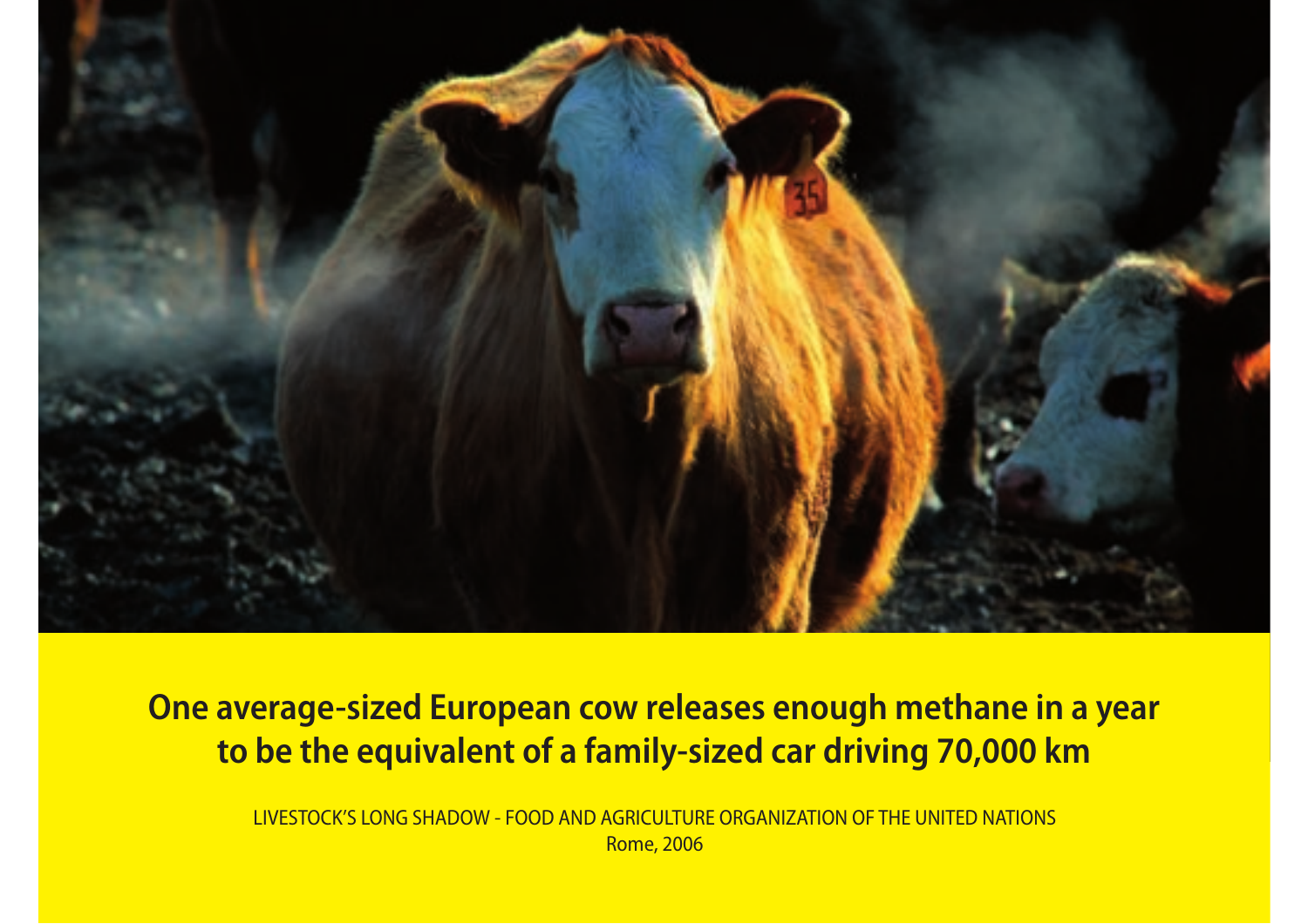

## **It takes just 2,000 litres of water to produce 1 kg of soya, whereas it takes 20,000 litres of water to produce 1 kg of beef**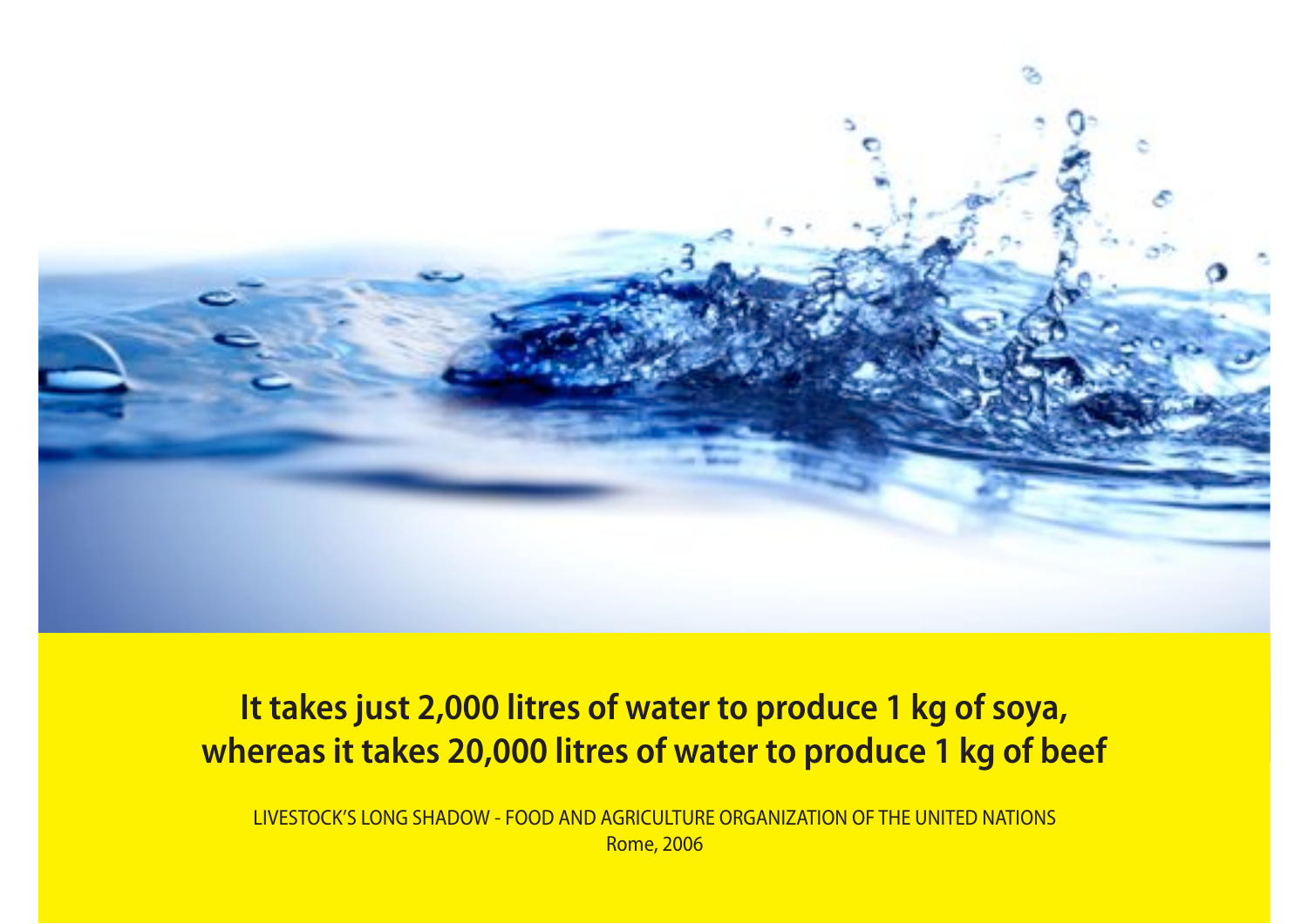

### **US\$32 trillion, or 80% of a total US\$40 trillion estimated cost of halting climate change, will be saved from the global shift to a vegan diet.**

"Climate Benefits of Changing Diet" - The Netherlands Environmental Assessment Agency, February 2009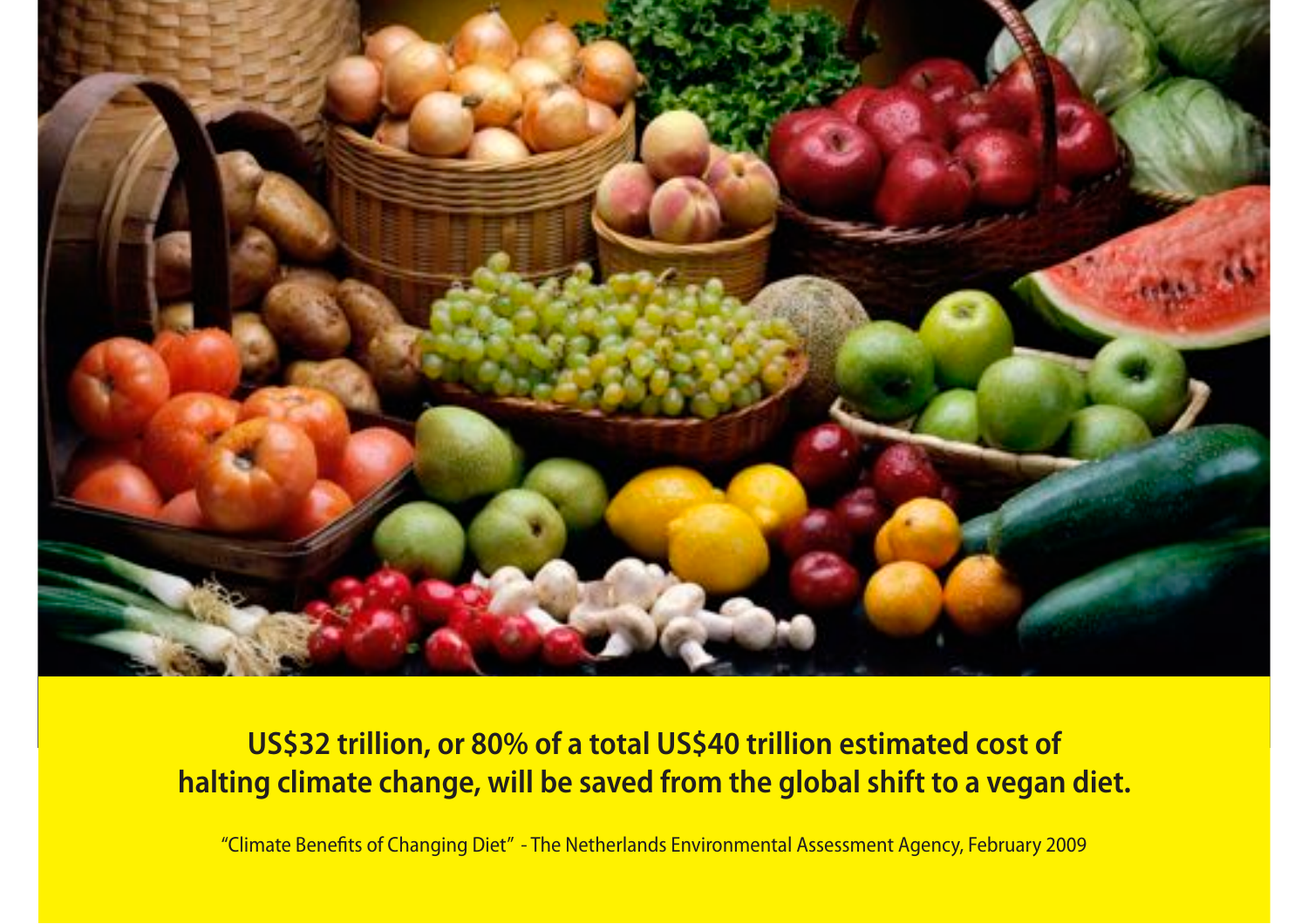

**People should eat a whole food, plant-based diet and avoid consuming beef, poultry and milk as a means to minimize and/or reverse the development of chronic disease.**

'The China Study' - Dr. T. Colin Campbell, Cornell University, USA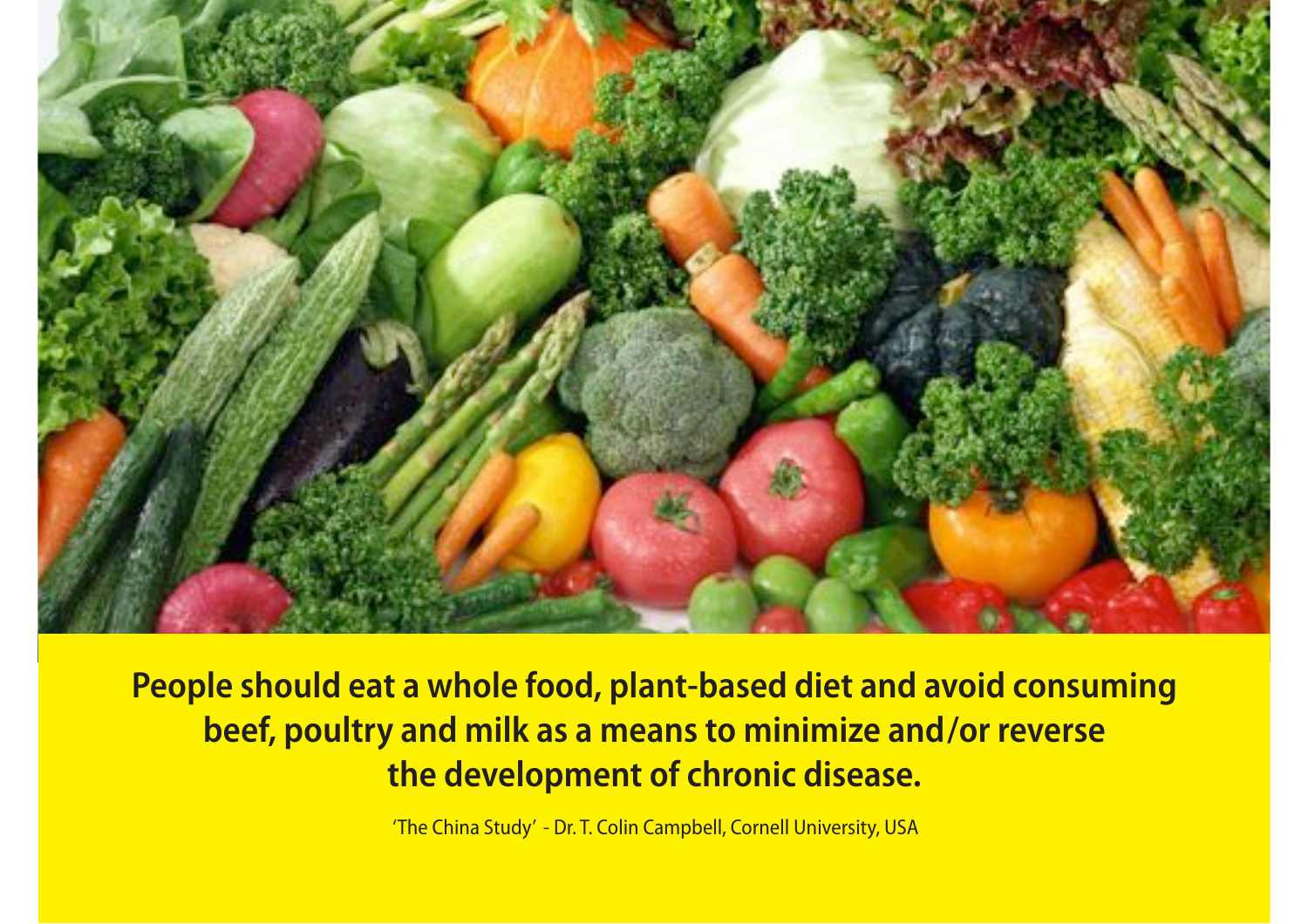"Vegetarian diets, including total vegetarian or vegan diets, are healthful, nutritionally adequate and may provide health benefits in the prevention and treatment of certain diseases, and are appropriate for individuals during all stages of the life-cycle including pregnancy, lactation, infancy, childhood and adolescence, and for athletes."

The American Dietetic Association, July 2009